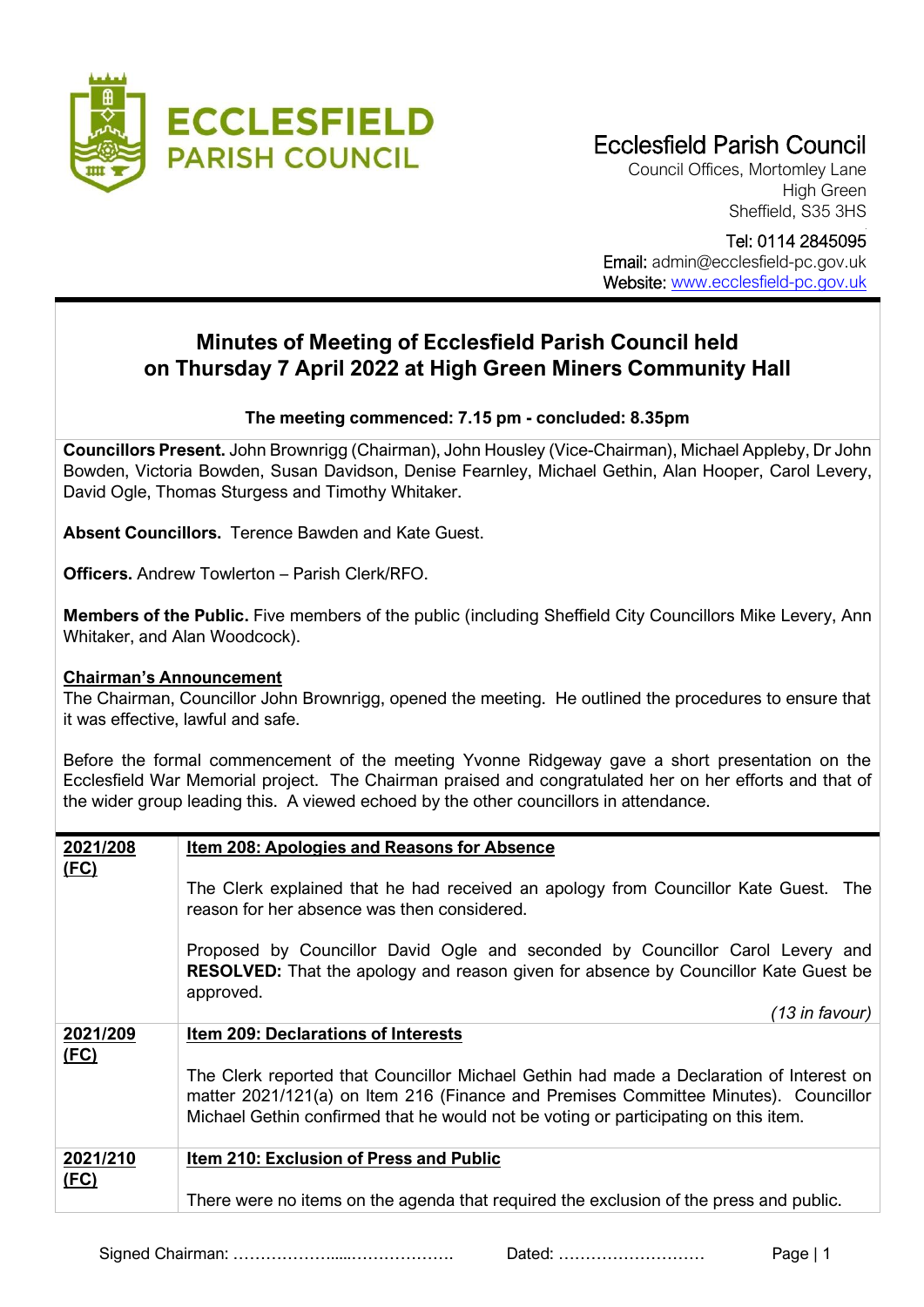| 2021/211         | <b>Item 211: Public Participation Session</b>                                                                                                                                                                                                                                                                                                                                                                                                                                                                                                                                                                                                                              |  |  |  |  |  |  |
|------------------|----------------------------------------------------------------------------------------------------------------------------------------------------------------------------------------------------------------------------------------------------------------------------------------------------------------------------------------------------------------------------------------------------------------------------------------------------------------------------------------------------------------------------------------------------------------------------------------------------------------------------------------------------------------------------|--|--|--|--|--|--|
| (FC)             | There were no questions raised.                                                                                                                                                                                                                                                                                                                                                                                                                                                                                                                                                                                                                                            |  |  |  |  |  |  |
|                  |                                                                                                                                                                                                                                                                                                                                                                                                                                                                                                                                                                                                                                                                            |  |  |  |  |  |  |
| 2021/212<br>(FC) | Item 212: Crime and Anti-Social Behaviour Issues                                                                                                                                                                                                                                                                                                                                                                                                                                                                                                                                                                                                                           |  |  |  |  |  |  |
|                  | The Chairman welcomed PCs Jarrod Yeardley and Grant Lynas, both of whom were<br>members of the Ecclesfield, Chapeltown, High Green and Grenoside police team. They gave<br>a broad overview of trends in crime and anti-social behaviour in the Parish. They advised<br>that the overall trend in recent months was downwards in particular burglaries. They also<br>spoke about the various crime prevention activities the police were involved in and the<br>positive impact they were having. A wide-ranging discussion then took place on crime and<br>anti-social behaviour in the Parish. The Charman thanked PCs Jarrod Yeardley and Grant<br>Lynas for attending. |  |  |  |  |  |  |
| 2021/213         | Item 213: To consider the following issues raised by Councillors and consider next                                                                                                                                                                                                                                                                                                                                                                                                                                                                                                                                                                                         |  |  |  |  |  |  |
| (FC)             | <b>steps</b><br>a) Crossing at Loundside School.                                                                                                                                                                                                                                                                                                                                                                                                                                                                                                                                                                                                                           |  |  |  |  |  |  |
|                  | b) Road safety at Ecclesfield School.                                                                                                                                                                                                                                                                                                                                                                                                                                                                                                                                                                                                                                      |  |  |  |  |  |  |
|                  | c) Road safety issues at Townend Road.                                                                                                                                                                                                                                                                                                                                                                                                                                                                                                                                                                                                                                     |  |  |  |  |  |  |
|                  | These were considered as part of the preceding item, in part to allow the police attending<br>the meeting to contribute to the debate. A wide and diverse discussion then took place.<br>Reference was made to that Sheffield had a long list of requests from areas seeking traffic<br>management measures in the city. Councillor Alan Hooper stated that representatives from<br>Sheffield City Council's Highways Department were attending the next meeting of the<br>Sheffield North Local Area Committee and would ensure that these issues would be raised<br>with them.                                                                                           |  |  |  |  |  |  |
| 2021/214         | <b>Item 214: Council Minutes</b>                                                                                                                                                                                                                                                                                                                                                                                                                                                                                                                                                                                                                                           |  |  |  |  |  |  |
| <u>(FC)</u>      |                                                                                                                                                                                                                                                                                                                                                                                                                                                                                                                                                                                                                                                                            |  |  |  |  |  |  |
|                  | These were introduced by the Chairman. The Clerk reported that he had received a couple<br>of suggested minor amendments prior to the meeting.                                                                                                                                                                                                                                                                                                                                                                                                                                                                                                                             |  |  |  |  |  |  |
|                  | Proposed by Councillor Michael Appleby and seconded by Councillor Thomas Sturgess and<br><b>RESOLVED:</b> That, subject to the minor amendments being made, the minutes of the meeting<br>of Ecclesfield Parish Council held on 3 March 2022 be approved.                                                                                                                                                                                                                                                                                                                                                                                                                  |  |  |  |  |  |  |
|                  | (13 in favour)                                                                                                                                                                                                                                                                                                                                                                                                                                                                                                                                                                                                                                                             |  |  |  |  |  |  |
| 2021/215         | <b>Item 215: Environmental Planning Committee Minutes</b>                                                                                                                                                                                                                                                                                                                                                                                                                                                                                                                                                                                                                  |  |  |  |  |  |  |
| (FC)             | These were considered.                                                                                                                                                                                                                                                                                                                                                                                                                                                                                                                                                                                                                                                     |  |  |  |  |  |  |
|                  |                                                                                                                                                                                                                                                                                                                                                                                                                                                                                                                                                                                                                                                                            |  |  |  |  |  |  |
|                  | a) Proposed by Councillor Michael Gethin and seconded by Councillor Timothy Whitaker<br>and RESOLVED: That the minutes of the Environmental Planning Committee held on 3<br>March 2022 be approved.                                                                                                                                                                                                                                                                                                                                                                                                                                                                        |  |  |  |  |  |  |
|                  | $(13$ in favour)                                                                                                                                                                                                                                                                                                                                                                                                                                                                                                                                                                                                                                                           |  |  |  |  |  |  |
|                  | b) Proposed by Councillor David Ogle and seconded by Councillor Denise Fearnley and<br>RESOLVED: That the notes of the Environmental Planning Delegated Planning Powers<br>Committee held on 17 March 2022 be endorsed.                                                                                                                                                                                                                                                                                                                                                                                                                                                    |  |  |  |  |  |  |
|                  | $(13$ in favour)                                                                                                                                                                                                                                                                                                                                                                                                                                                                                                                                                                                                                                                           |  |  |  |  |  |  |
|                  | Councillor Dr John Bowden then gave a verbal report of the key outcomes and points of<br>discussion of the Environmental Planning Committee which had taken place immediately<br>before this meeting.                                                                                                                                                                                                                                                                                                                                                                                                                                                                      |  |  |  |  |  |  |
|                  |                                                                                                                                                                                                                                                                                                                                                                                                                                                                                                                                                                                                                                                                            |  |  |  |  |  |  |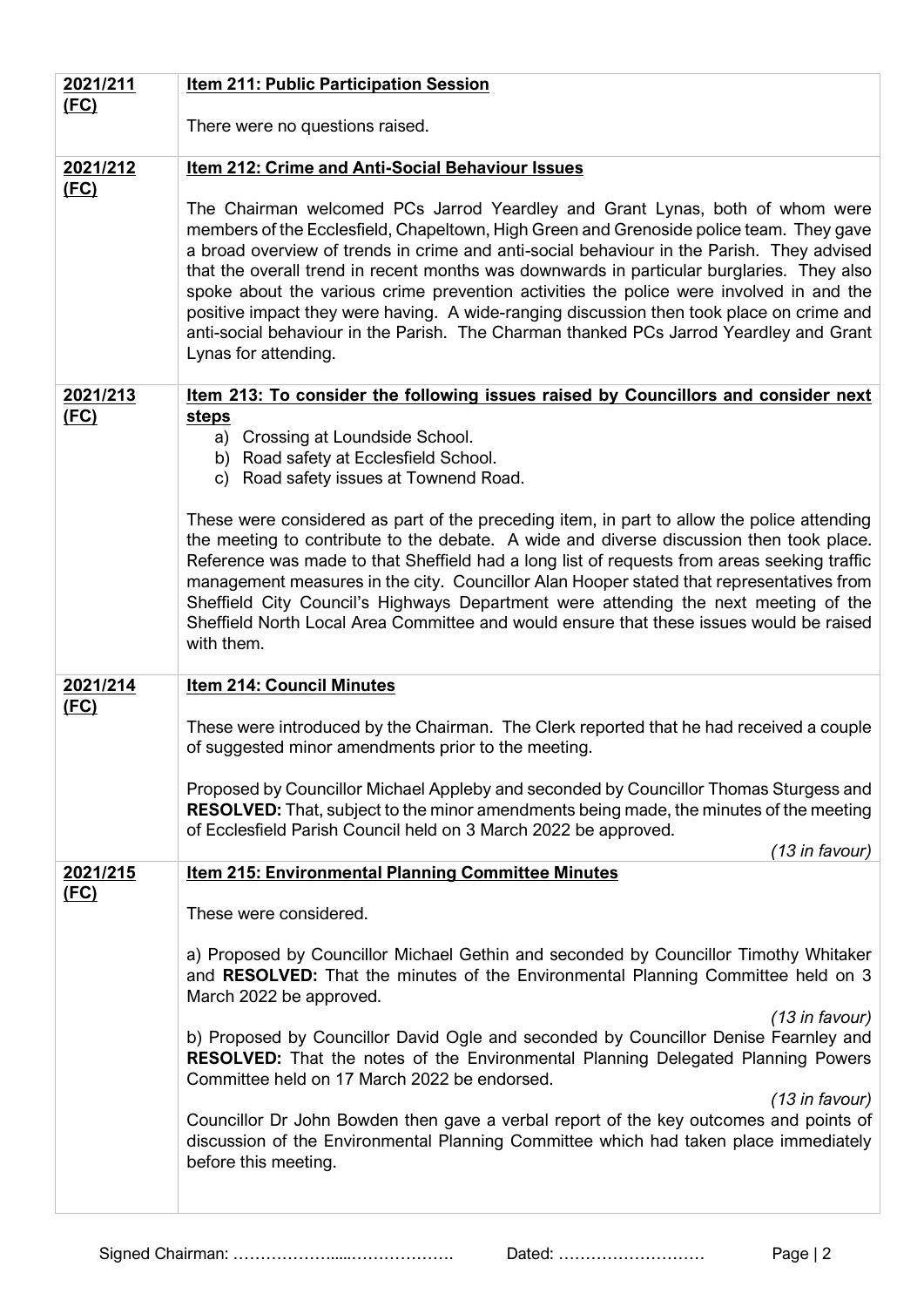| 2021/216<br><u>(FC)</u> | Item 216: Finance and Premises Committee Minutes                                                                                                                                                                                                                                                                                                                                                                                                                                                                                                                                                                                                                                                                                                                                                                                                                                                                                                                                                                                                                                                                                                                                                                                                                                                                                                                                                                                                                                                                                                                                                                                                                                                                                                                                                                                                                                                                                                                                                                                                                                                                                                                                                                                                                                                                                                                                                                 |
|-------------------------|------------------------------------------------------------------------------------------------------------------------------------------------------------------------------------------------------------------------------------------------------------------------------------------------------------------------------------------------------------------------------------------------------------------------------------------------------------------------------------------------------------------------------------------------------------------------------------------------------------------------------------------------------------------------------------------------------------------------------------------------------------------------------------------------------------------------------------------------------------------------------------------------------------------------------------------------------------------------------------------------------------------------------------------------------------------------------------------------------------------------------------------------------------------------------------------------------------------------------------------------------------------------------------------------------------------------------------------------------------------------------------------------------------------------------------------------------------------------------------------------------------------------------------------------------------------------------------------------------------------------------------------------------------------------------------------------------------------------------------------------------------------------------------------------------------------------------------------------------------------------------------------------------------------------------------------------------------------------------------------------------------------------------------------------------------------------------------------------------------------------------------------------------------------------------------------------------------------------------------------------------------------------------------------------------------------------------------------------------------------------------------------------------------------|
|                         | In the absence of Councillor Kate Guest, the Chairman of the Finance and Premises<br>Committee, these were introduced by the Chairman, Councillor John Brownrigg. The Clerk<br>reported that he had received a suggested amendment to the minutes.                                                                                                                                                                                                                                                                                                                                                                                                                                                                                                                                                                                                                                                                                                                                                                                                                                                                                                                                                                                                                                                                                                                                                                                                                                                                                                                                                                                                                                                                                                                                                                                                                                                                                                                                                                                                                                                                                                                                                                                                                                                                                                                                                               |
|                         | Proposed by Councillor Thomas Sturgess and seconded by Councillor David Ogle and<br><b>RESOLVED:</b> That, subject to the agreed minor amendment being made,<br>1. Friends of Chapeltown Park be granted an award of £1,800 towards the Chapeltown<br>Gala from the Ward Based Grant (Chapeltown Ward) - 2021/121(a) (F&P).<br>2. 14th Sheffield (Grenoside) Scout Group be granted an award of £1,199.90 towards<br>the provision of ten tents from the COVID Recovery Fund - 2021/121(b) (F&P).<br>3. Thorncliffe Tennis Club be granted an award of £648 towards publicity, marketing,<br>and equipment from the COVID Recovery Fund - 2021/121(c) (F&P).<br>4. P.A.S.T ways Ltd be granted an award of £2,394 for computer equipment from the<br>Ward Based Grant (all wards) - 2021/121(d) (F&P).<br>5. Ecclesfield Gala Committee be granted an award of £1,793 towards the 2022<br>Ecclesfield Gala from the Ward Based Grant (Ecclesfield ward) - 2021/121(e) (F&P).<br>6. Chapeltown Women's Institute be granted an award of £310 towards a celebration<br>for the Queen's Platinum Jubilee Celebrations from the Ward Based Grant (all wards)<br>$-2021/121(f)$ (F&P).<br>7. 192nd Sheffield Guides be granted an award of £1,591 towards subsidising trips and<br>maintaining its equipment from the COVID Recovery Fund - 2021/121(g) (F&P).<br>8. There be no change in the room hire charge for the community hall - 2021/122 (a)<br>$(F&P)$ .<br>9. The room hire charge for the community hall is reviewed by the Finance and<br>Premises Committee at its October 2022 meeting - 2021/122(b) (F&P).<br>10. The Chairman of the Staffing and Environmental Planning Committees be appointed<br>to act as the Council's Internal Control officers for the financial year 2022/2023,<br>subject to them not being a member of the Finance and Premises Committee -<br>2021/123(a) (F&P).<br>11. The Vice-Chairman of the Staffing and Environmental Planning Committees should<br>deputise for the Council's Internal Control officers for the financial year 2022/2023 if<br>either or both is not available, subject to them not being a member of the Finance<br>and Premises Committee - 2021/123(b) (F&P).<br>12. The wording for the plaque for each of the four replacement and any future benches<br>should be 'Provided by Ecclesfield Parish Council for the benefit of parishioners of |
|                         | the Ecclesfield Parish' - 2021/125 (F&P).<br>13. The minutes of the Finance and Premises Committee meeting of 17 March 2022 be<br>approved.                                                                                                                                                                                                                                                                                                                                                                                                                                                                                                                                                                                                                                                                                                                                                                                                                                                                                                                                                                                                                                                                                                                                                                                                                                                                                                                                                                                                                                                                                                                                                                                                                                                                                                                                                                                                                                                                                                                                                                                                                                                                                                                                                                                                                                                                      |
| 2021/217                | (12 in favour)<br><b>Item 217: Staffing Committee Minutes</b>                                                                                                                                                                                                                                                                                                                                                                                                                                                                                                                                                                                                                                                                                                                                                                                                                                                                                                                                                                                                                                                                                                                                                                                                                                                                                                                                                                                                                                                                                                                                                                                                                                                                                                                                                                                                                                                                                                                                                                                                                                                                                                                                                                                                                                                                                                                                                    |
| (FC)                    | These were considered.                                                                                                                                                                                                                                                                                                                                                                                                                                                                                                                                                                                                                                                                                                                                                                                                                                                                                                                                                                                                                                                                                                                                                                                                                                                                                                                                                                                                                                                                                                                                                                                                                                                                                                                                                                                                                                                                                                                                                                                                                                                                                                                                                                                                                                                                                                                                                                                           |
|                         | (a) Proposed by Councillor Carol Levery and seconded by Councillor John Housley and<br><b>RESOLVED:</b> That, subject to the agreed minor amendment being made, the minutes of the<br>Staffing Committee held on 24 February 2022 be approved.                                                                                                                                                                                                                                                                                                                                                                                                                                                                                                                                                                                                                                                                                                                                                                                                                                                                                                                                                                                                                                                                                                                                                                                                                                                                                                                                                                                                                                                                                                                                                                                                                                                                                                                                                                                                                                                                                                                                                                                                                                                                                                                                                                   |
|                         | $(13$ in favour)<br>(b) Proposed by Councillor Thomas Sturgess and seconded by Councillor John Housley and<br><b>RESOLVED:</b> That, subject to the agreed minor amendment being made, the minutes of the<br>Staffing Committee held on 24 March 2022 be approved.                                                                                                                                                                                                                                                                                                                                                                                                                                                                                                                                                                                                                                                                                                                                                                                                                                                                                                                                                                                                                                                                                                                                                                                                                                                                                                                                                                                                                                                                                                                                                                                                                                                                                                                                                                                                                                                                                                                                                                                                                                                                                                                                               |
|                         | $(13$ in favour)<br>(c) Proposed by Councillor Carol Levery and seconded by Councillor Victoria Bowden and<br><b>RESOLVED:</b> That the Bereavement Policy be approved.                                                                                                                                                                                                                                                                                                                                                                                                                                                                                                                                                                                                                                                                                                                                                                                                                                                                                                                                                                                                                                                                                                                                                                                                                                                                                                                                                                                                                                                                                                                                                                                                                                                                                                                                                                                                                                                                                                                                                                                                                                                                                                                                                                                                                                          |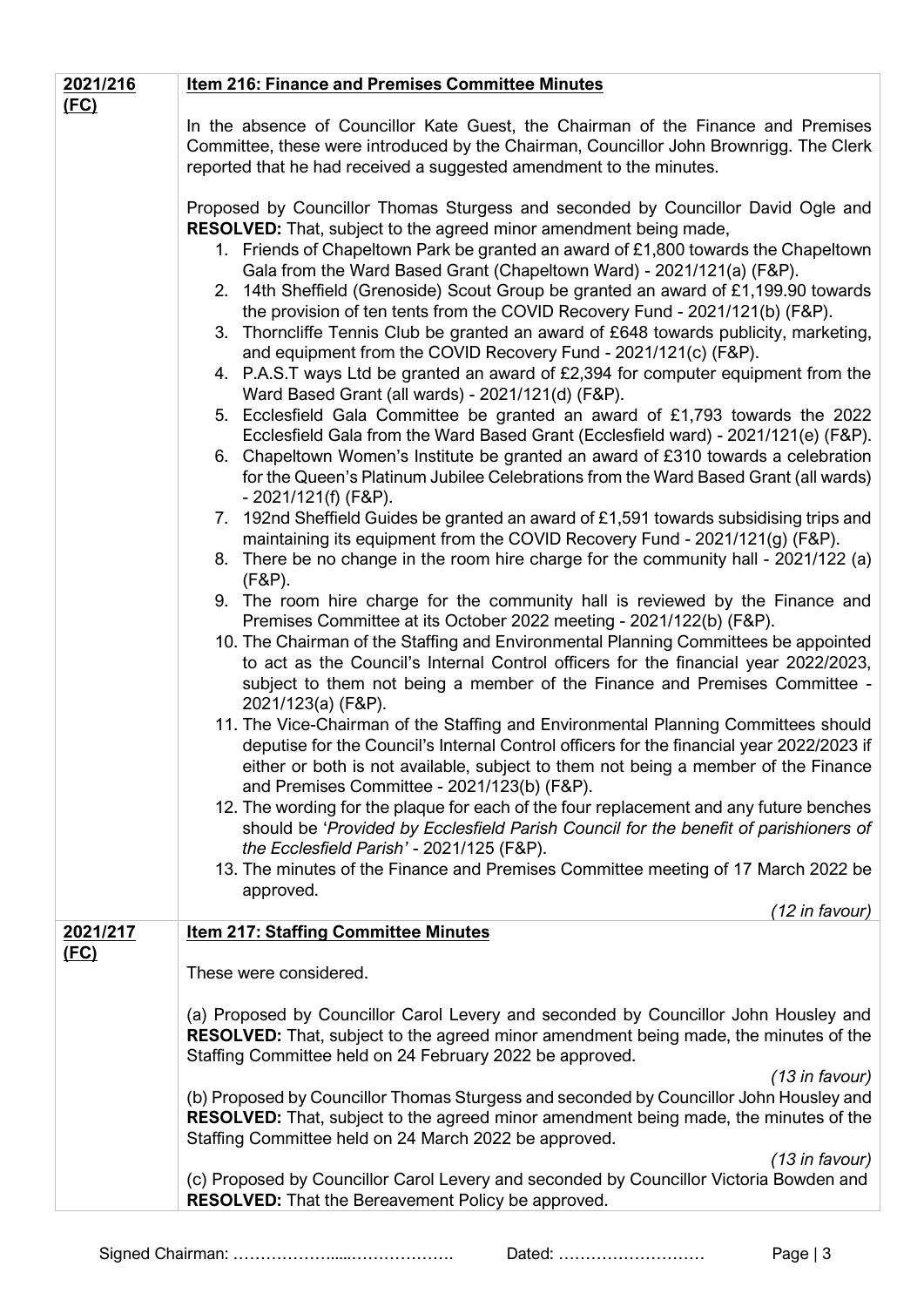|                  | $(13$ in favour)                                                                                                                                                                                                                                                                                                                                                                                                                                                                                                                                                                                                                                                                                                                                         |
|------------------|----------------------------------------------------------------------------------------------------------------------------------------------------------------------------------------------------------------------------------------------------------------------------------------------------------------------------------------------------------------------------------------------------------------------------------------------------------------------------------------------------------------------------------------------------------------------------------------------------------------------------------------------------------------------------------------------------------------------------------------------------------|
|                  | (d) Proposed by Councillor Victoria Bowden and seconded by Councillor Carol Levery and                                                                                                                                                                                                                                                                                                                                                                                                                                                                                                                                                                                                                                                                   |
|                  | <b>RESOLVED:</b> That the Menopause Policy be approved.<br>(13 in favour)                                                                                                                                                                                                                                                                                                                                                                                                                                                                                                                                                                                                                                                                                |
| 2021/218         | <b>Item 218: Financial Report</b>                                                                                                                                                                                                                                                                                                                                                                                                                                                                                                                                                                                                                                                                                                                        |
| (FC)             |                                                                                                                                                                                                                                                                                                                                                                                                                                                                                                                                                                                                                                                                                                                                                          |
|                  | The Clerk provided a verbal and written report on the accounts, and overall budget situation,<br>of the Council as of the end of February 2022 as well as the list of payments made between<br>3 March and 29 March 2022.                                                                                                                                                                                                                                                                                                                                                                                                                                                                                                                                |
|                  | Proposed by Councillor Michael Appleby and seconded by Councillor Michael Gethin and<br><b>RESOLVED: That</b>                                                                                                                                                                                                                                                                                                                                                                                                                                                                                                                                                                                                                                            |
|                  | (a) the payments for approval between 3 March and 29 March 2022 (and as shown at<br>Appendix 1) be approved.                                                                                                                                                                                                                                                                                                                                                                                                                                                                                                                                                                                                                                             |
|                  | (b) That the income/expenditure schedule and balance/bank reconciliation from April 2021<br>to 28 February 2022 be approved.                                                                                                                                                                                                                                                                                                                                                                                                                                                                                                                                                                                                                             |
|                  | (13 in favour)                                                                                                                                                                                                                                                                                                                                                                                                                                                                                                                                                                                                                                                                                                                                           |
| 2021/219<br>(FC) | Item 219: To receive a verbal report and consider any next steps in relation to the<br>following premises related matters                                                                                                                                                                                                                                                                                                                                                                                                                                                                                                                                                                                                                                |
|                  | The Clerk gave a verbal report on the following premises related issues:                                                                                                                                                                                                                                                                                                                                                                                                                                                                                                                                                                                                                                                                                 |
|                  | Loss of defibrillator outside of the Council Offices.                                                                                                                                                                                                                                                                                                                                                                                                                                                                                                                                                                                                                                                                                                    |
|                  | Tree and telegraph pole at the Memorial Garden, Sussex Place.                                                                                                                                                                                                                                                                                                                                                                                                                                                                                                                                                                                                                                                                                            |
|                  | Chapeltown Toilets.                                                                                                                                                                                                                                                                                                                                                                                                                                                                                                                                                                                                                                                                                                                                      |
|                  | CCTV at the Council Offices.                                                                                                                                                                                                                                                                                                                                                                                                                                                                                                                                                                                                                                                                                                                             |
|                  | <b>Community Hall Refurbishment.</b>                                                                                                                                                                                                                                                                                                                                                                                                                                                                                                                                                                                                                                                                                                                     |
|                  | A general discussion than took place on these issues. In particular:                                                                                                                                                                                                                                                                                                                                                                                                                                                                                                                                                                                                                                                                                     |
|                  | It was noted that it was disgusting that a life-saving defibrillator was stolen from outside the<br>Council Offices.<br>The Clerk confirmed that he had made an insurance claim for its<br>replacement.                                                                                                                                                                                                                                                                                                                                                                                                                                                                                                                                                  |
|                  | It was agreed that the issue of the CCTV at the Council offices should be considered at a<br>future meeting of the Finance and Premises Committee.                                                                                                                                                                                                                                                                                                                                                                                                                                                                                                                                                                                                       |
|                  |                                                                                                                                                                                                                                                                                                                                                                                                                                                                                                                                                                                                                                                                                                                                                          |
|                  | The Clerk explained that a couple of health and safety issues had been identified at the<br>Memorial Garden, Sussex Place. The first was with regard to the telephone pole. This he<br>explained had been reported to BT Open Reach, who were looking into it. The second was<br>in relation to the main tree on the site. This had been subject of an independent report that<br>recommended that the tree either be removed or substantially pruned. The Clerk had<br>spoken to the owners of the adjoining property who stated that they wished for it to be<br>substantially pruned. It was not entirely clear, however, if the tree was on Council controlled<br>land. The Chairman said that he was familiar with the site and would confirm this. |
|                  | Proposed by Councillor David Ogle and seconded by Councillor Michael Gethin and<br><b>RESOLVED: That:</b>                                                                                                                                                                                                                                                                                                                                                                                                                                                                                                                                                                                                                                                |
|                  | 1. (a) Healthmatic be appointed to dispose of the existing door and supply and install a new                                                                                                                                                                                                                                                                                                                                                                                                                                                                                                                                                                                                                                                             |
|                  | door at Chapeltown Toilets at a cost of £2,700 plus VAT.                                                                                                                                                                                                                                                                                                                                                                                                                                                                                                                                                                                                                                                                                                 |
|                  | (b) The cost of disposing of the existing door and supplying and installing this door to be                                                                                                                                                                                                                                                                                                                                                                                                                                                                                                                                                                                                                                                              |
|                  | met from the Community Infrastructure Levy budget for 2022/2023.                                                                                                                                                                                                                                                                                                                                                                                                                                                                                                                                                                                                                                                                                         |
|                  | (c) Financial Regulation 11.1 (h) be suspended.                                                                                                                                                                                                                                                                                                                                                                                                                                                                                                                                                                                                                                                                                                          |
|                  | 2. Subject to confirmation that it is Council owned land, the main tree at the Memorial<br>Garden, Sussex Place be trimmed and reduced by 2.5 metres, approximately 50% of its<br>height.                                                                                                                                                                                                                                                                                                                                                                                                                                                                                                                                                                |
|                  |                                                                                                                                                                                                                                                                                                                                                                                                                                                                                                                                                                                                                                                                                                                                                          |

Signed Chairman: ……………….....………………. Dated: ……………………… Page | 4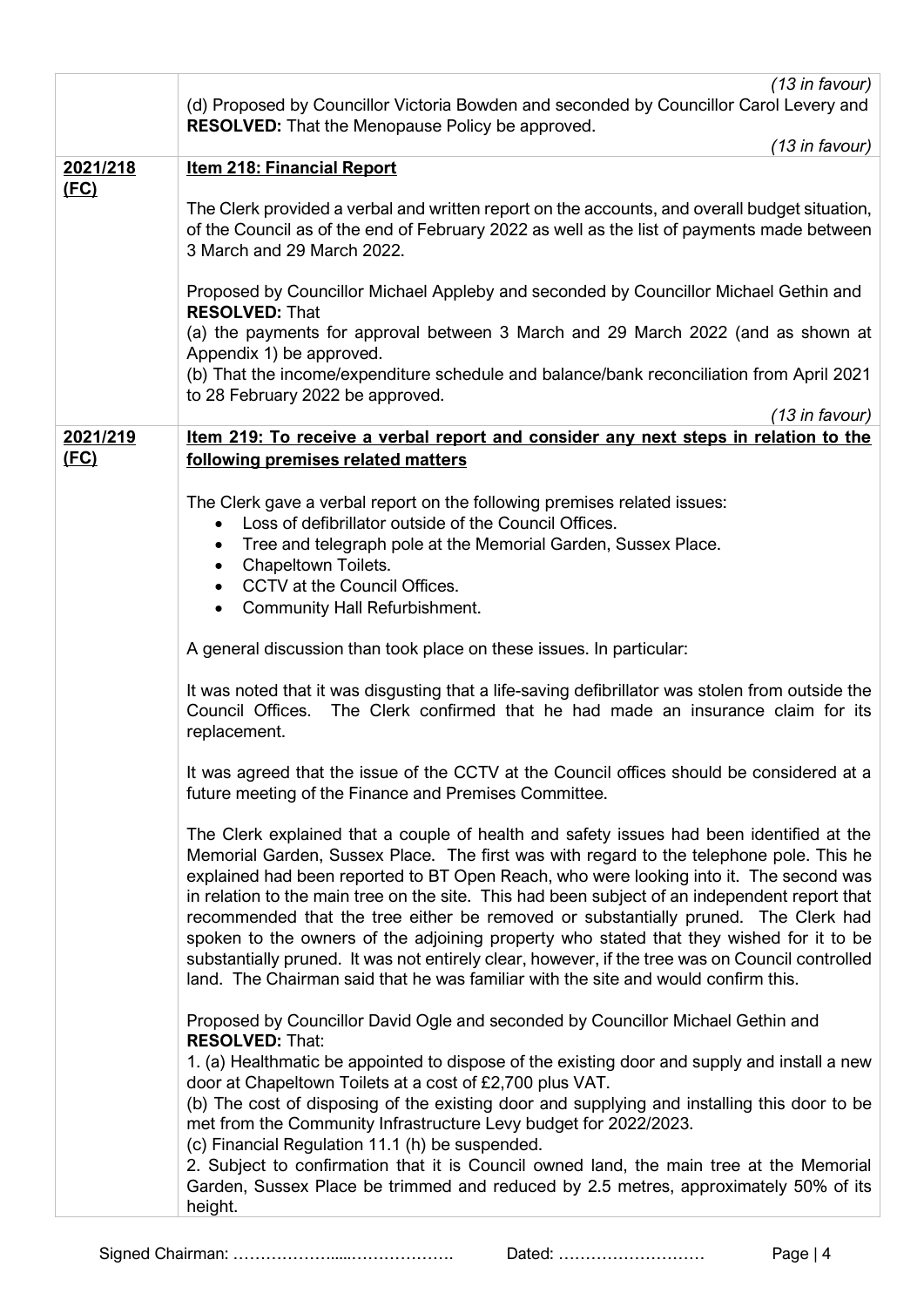|             | 3. That tracking devices or similar be purchased and attached to all of the Council's<br>defibrillators.                                                                                                                                                                                                                                                                                                                                                                                                                                                                                                                                                                                                                                         |  |  |  |  |  |
|-------------|--------------------------------------------------------------------------------------------------------------------------------------------------------------------------------------------------------------------------------------------------------------------------------------------------------------------------------------------------------------------------------------------------------------------------------------------------------------------------------------------------------------------------------------------------------------------------------------------------------------------------------------------------------------------------------------------------------------------------------------------------|--|--|--|--|--|
|             | $(13$ in favour)                                                                                                                                                                                                                                                                                                                                                                                                                                                                                                                                                                                                                                                                                                                                 |  |  |  |  |  |
| 2021/220    | Item 220: Target Hardening at Angram Bank                                                                                                                                                                                                                                                                                                                                                                                                                                                                                                                                                                                                                                                                                                        |  |  |  |  |  |
|             | The Clerk provided a verbal and written report on the final outcomes from the survey,<br>undertaken jointly by the Parish Council and Sheffield City Council over January and<br>February 2022 of households who live close to Angram Bank Park. It was noted that the<br>final findings did not differ much from the draft ones considered at the March meeting of the<br>Parish Council. Progress with the target hardening measures was then discussed.                                                                                                                                                                                                                                                                                       |  |  |  |  |  |
| 2021/221    | Item 221: To receive a verbal progress report from Working Groups                                                                                                                                                                                                                                                                                                                                                                                                                                                                                                                                                                                                                                                                                |  |  |  |  |  |
| (FC)        | <b>Queens Platinum Jubilee Celebration Working Party</b>                                                                                                                                                                                                                                                                                                                                                                                                                                                                                                                                                                                                                                                                                         |  |  |  |  |  |
|             |                                                                                                                                                                                                                                                                                                                                                                                                                                                                                                                                                                                                                                                                                                                                                  |  |  |  |  |  |
|             | Councillor Susan Davidson, the Chairman of this Working Party, led on this. She outlined the<br>scope and focus of the day and progress with the arrangements. She stated that the<br>arrangements were progressing well.                                                                                                                                                                                                                                                                                                                                                                                                                                                                                                                        |  |  |  |  |  |
| 2021/222    | Item 222: Ukrainian Humanitarian Situation                                                                                                                                                                                                                                                                                                                                                                                                                                                                                                                                                                                                                                                                                                       |  |  |  |  |  |
| (FC)        | A discussion took place on what support the Council could provide directly or through other<br>bodies and individuals. Reference was made that any support the Parish Council may offer<br>should integrate with and be in support of that provided by Sheffield City Council and others.<br>Several suggestions had been received for possible activities. These included extending<br>the school swap shop to Ukrainian families, twinning with affected parish councils in the<br>Ukraine and social evenings or similar for refugees moving into the Parish as well as the<br>establishment of a Working Party. It was noted that the Parish Council has been flying the<br>Ukrainian flag from its Council Offices as an act of solidarity. |  |  |  |  |  |
| 2021/223    | Item 223: Correspondence                                                                                                                                                                                                                                                                                                                                                                                                                                                                                                                                                                                                                                                                                                                         |  |  |  |  |  |
| <u>(FC)</u> | The various correspondence was noted. It was explained that Miriam Cates MP had<br>indicated that she would be pleased to attend a future meeting of the Council to discuss and<br>give an update on broadband and other issues. It was agreed that this would be useful.<br>The Clerk also explained that the manager of Thorncliffe Leisure Centre had indicated that<br>he would be willing to attend a future meeting of the PC to discuss the work of the Leisure<br>Centre. It was agreed that this was also a good idea.                                                                                                                                                                                                                  |  |  |  |  |  |
|             | Councillor Alan Hooper thanked and paid tribute to the Chairman, Councillor John<br>Brownrigg, and the Council Staff, for their dedicated and tremendous work over the last<br>year. This was supported and echoed by the other members.                                                                                                                                                                                                                                                                                                                                                                                                                                                                                                         |  |  |  |  |  |
| 2021/224    | <b>Item 224: Date and Time of Future Meetings</b>                                                                                                                                                                                                                                                                                                                                                                                                                                                                                                                                                                                                                                                                                                |  |  |  |  |  |
| <u>(FC)</u> | It was agreed that the next meeting should take place on Thursday 12 May 2022.<br><b>This</b><br>will comprise the Annual Meeting of the Parish commencing at 7.45 pm followed by the<br>Annual Parish Meeting/Full Council meeting at 8.15. The next Environmental Planning<br>meeting will also be held on that day at 6.30 pm.                                                                                                                                                                                                                                                                                                                                                                                                                |  |  |  |  |  |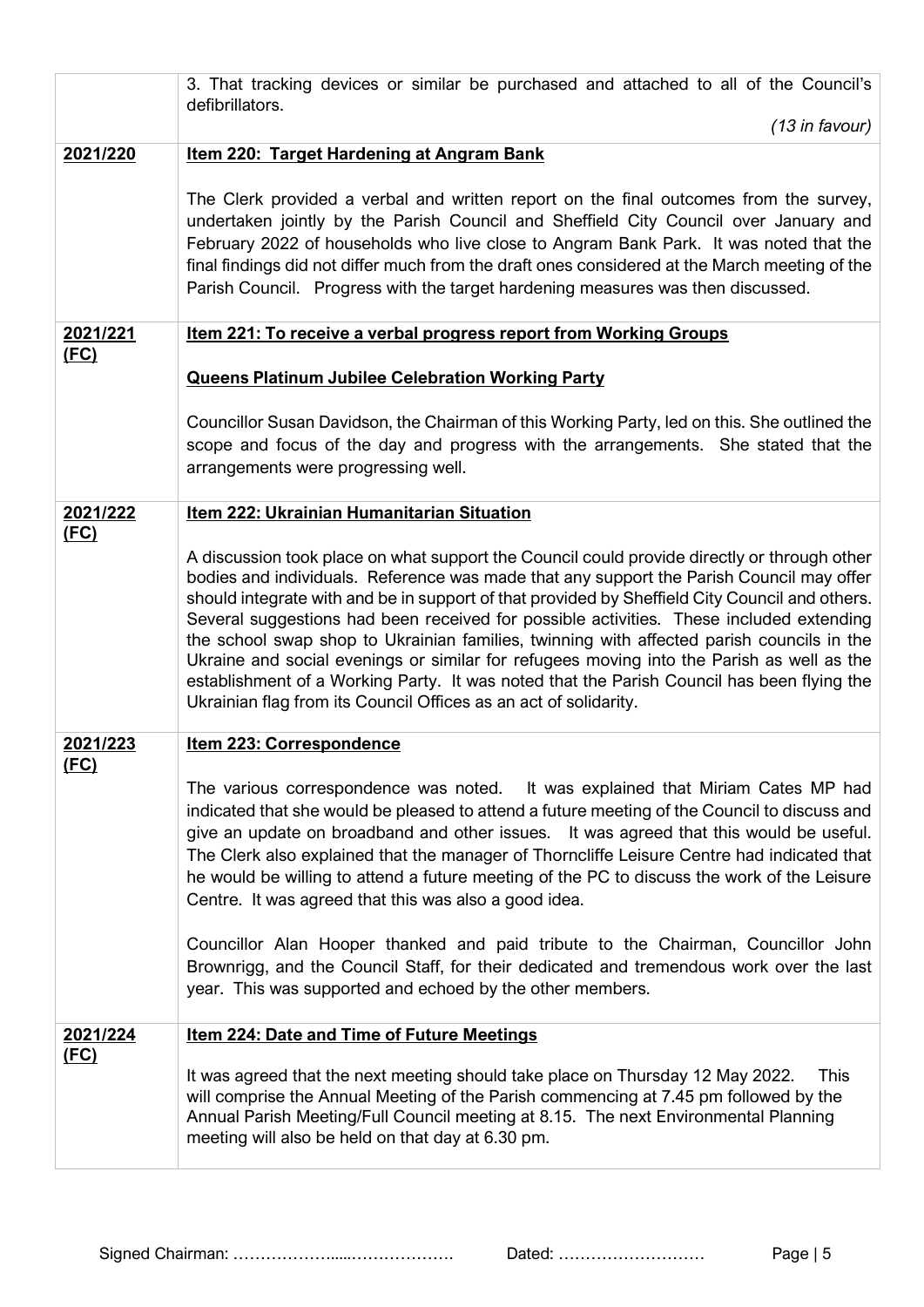| Appendix 1: PAYMENTS LIST FOR APPROVAL 3 March – 29 March 2022 (Item 218) |  |
|---------------------------------------------------------------------------|--|
|                                                                           |  |

| <b>Date</b><br>invoice<br>received | <b>Payee Name</b>                  | <b>Description</b>                                                                                             | <b>Payment</b><br><b>Method</b> | <b>Net</b><br><b>Amount</b> | <b>VAT if</b><br>eligible | <b>Total</b><br><b>Amount</b> |
|------------------------------------|------------------------------------|----------------------------------------------------------------------------------------------------------------|---------------------------------|-----------------------------|---------------------------|-------------------------------|
| 3.3.22                             | <b>YPO</b>                         | Stationery order                                                                                               | <b>BACS</b>                     | £196.03                     | £39.21                    | £235.24                       |
| 4.3.22                             | Greenbarnes<br>Ltd                 | Noticeboards and posts x6                                                                                      | <b>BACS</b>                     | £6,829.00                   | £1,365.80                 | £8,194.80                     |
| 8.3.22                             | <b>SLCC</b>                        | ILCA - Natalie Richardson                                                                                      | <b>BACS</b>                     | £120.00                     | £24.00                    | £144.00                       |
| 15.3.22                            | Healthmatic                        | Call out and service to public<br>toilets - fix broken door                                                    | <b>BACS</b>                     | £250.00                     | £50.00                    | £300.00                       |
| 15.3.22                            | Firecrest                          | Fire alarm/emergency<br>lighting/extinguishers/door<br>guard servicing                                         | <b>BACS</b>                     | £337.99                     | £67.60                    | £405.59                       |
| 18.3.22                            | Supake                             | Site visit                                                                                                     | <b>BACS</b>                     | £138.50                     | £27.70                    | £166.20                       |
| 24.3.22                            | <b>FMS</b>                         | Public toilets maintenance                                                                                     | <b>BACS</b>                     | £530.45                     | $\blacksquare$            | £530.45                       |
| 24.3.22                            | <b>FMS</b>                         | Defibrillator maintenance                                                                                      | <b>BACS</b>                     | £254.61                     | $\blacksquare$            | £254.61                       |
| 28.03.22                           | Supake                             | Site Visit (invoice dated<br>2/2/22                                                                            | <b>BACS</b>                     | £235.00                     | £47.00                    | £282.00                       |
| 28.03.22                           | James Deakin                       | For the hire of labour to<br>remove 5 sign post (notice<br>boards) and 10 posts to store<br>room in Chapeltown | <b>BACS</b>                     | £85.00                      |                           | £85.00                        |
| 29.03.22                           | <b>Good Vibes</b><br>Only Training | <b>Mental Health aware Course</b><br>for 9 people                                                              | <b>BACS</b>                     | £450                        |                           | £450.00                       |

### **CONTRACTUAL AND RETROSPECTIVE PAYMENTS MADE BY DELEGATED POWER TO THE CLERK**

| Date invoice<br>received | <b>Payee Name</b>  | <b>Description</b>           | <b>Payment</b><br>method | <b>Net Amount</b> | <b>VAT if eligible</b> | <b>Total</b><br><b>Amount</b> |
|--------------------------|--------------------|------------------------------|--------------------------|-------------------|------------------------|-------------------------------|
| 18.2.22                  | <b>Talk Talk</b>   | <b>Broadband</b>             | DD                       | £31.95            | £6.39                  | £38.34                        |
| 25.2.22                  | 02                 | Telephone:<br>Clerk          | DD                       | £12.68            | £2.53                  | £15.21                        |
| 28.2.22                  | Google             | Google<br>workspace          | DD                       | £10.36            |                        | £10.36                        |
| 2.3.22                   | <b>SSE</b>         | Electric:<br>Council office  | <b>BACS</b>              | £102.47           | £5.12                  | £107.59                       |
| 1.3.22                   | Amazon             | Camera<br>memory card        | <b>CARD</b>              | £19.15            | £3.83                  | £22.98                        |
| 1.3.22                   | 8x8                | Telephone:<br>Council office | DD                       | £57.90            | £11.58                 | £69.48                        |
| 4.3.22                   | <b>British Gas</b> | Gas:<br>Council office       | DD                       | £128.14           | £6.40                  | £134.54                       |

Signed Chairman: ……………….....………………. Dated: ……………………… Page | 6